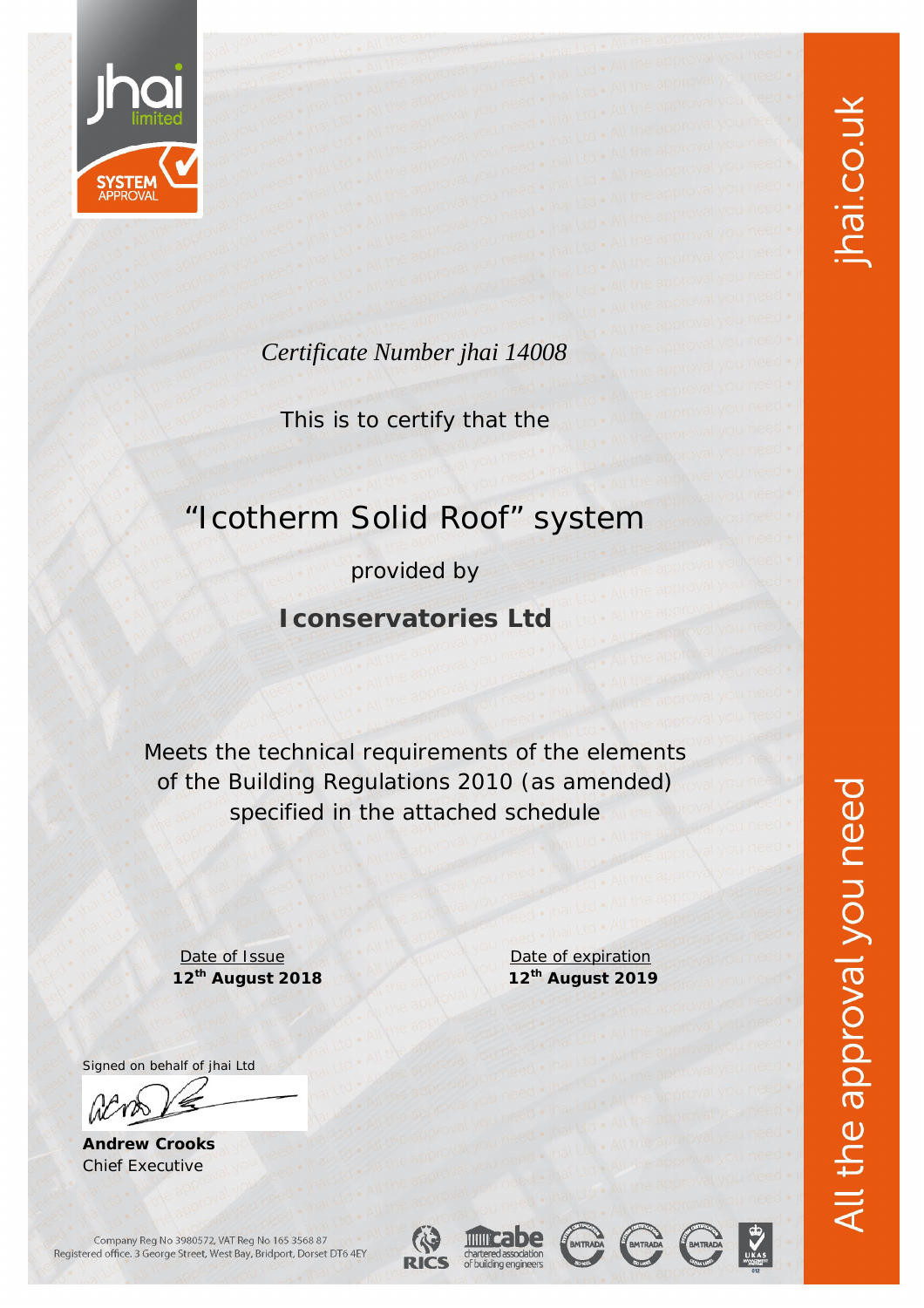

## **System Approval Schedules**

*Certificate Number jhai 14008*

*For* 

**Iconservatories Ltd**

**Unit 3 Osman House**

**Prince Street**

**Bolton**

**BL1 2NP**

Company Reg No 3980572, VAT Reg No 165 3568 87<br>Registered office. 3 George Street, West Bay, Bridport, Dorset DT6 4EY





BMTRADA





 $\sum_{\text{UKAS}}$ 

jhai.co.uk

All the approval you need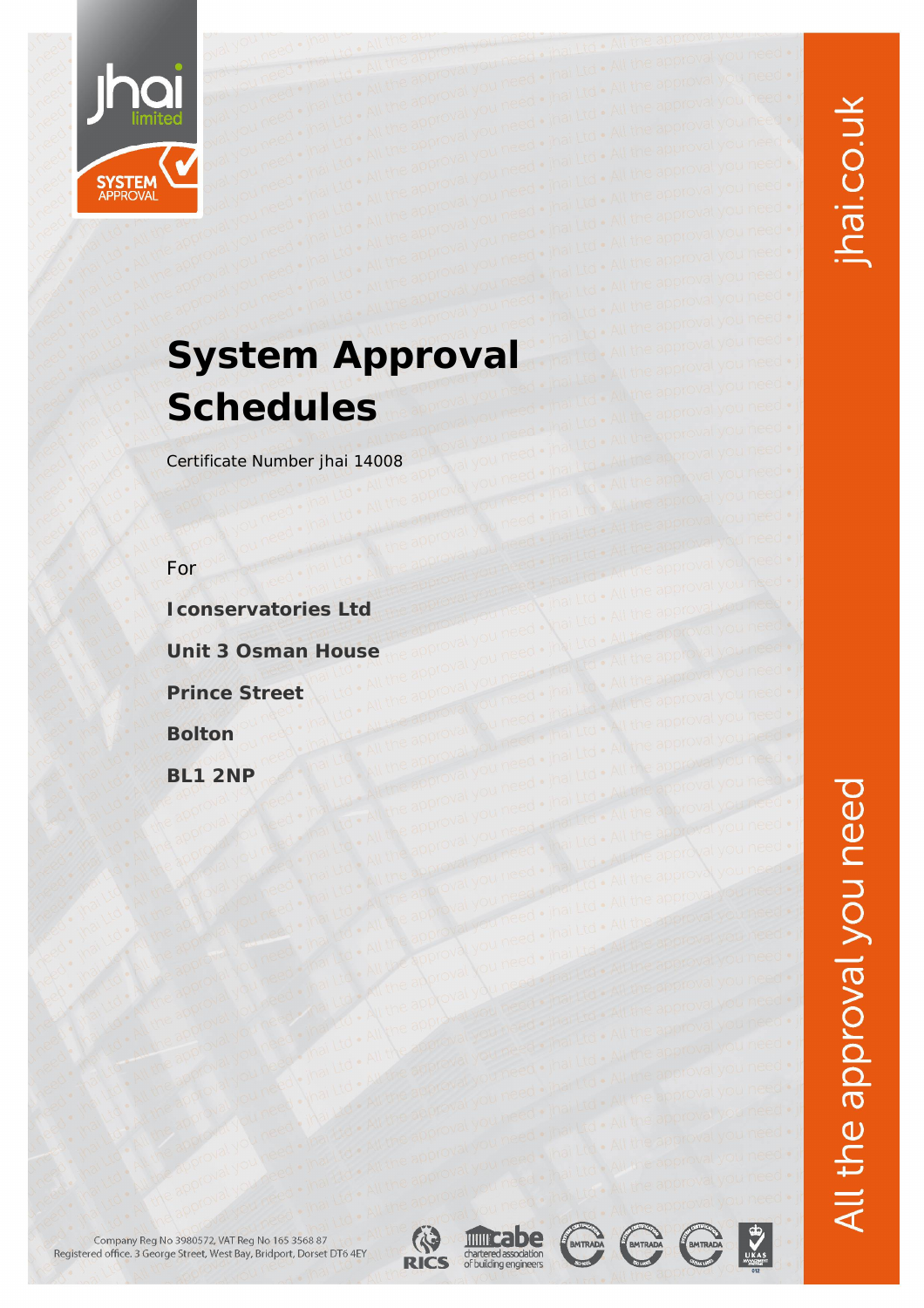

## **System Approval Schedules**

## **Contents**

- **1 Summary**
- **2 Product Description**
- **3 Approval Statement**
- **4 Conditions of Use**













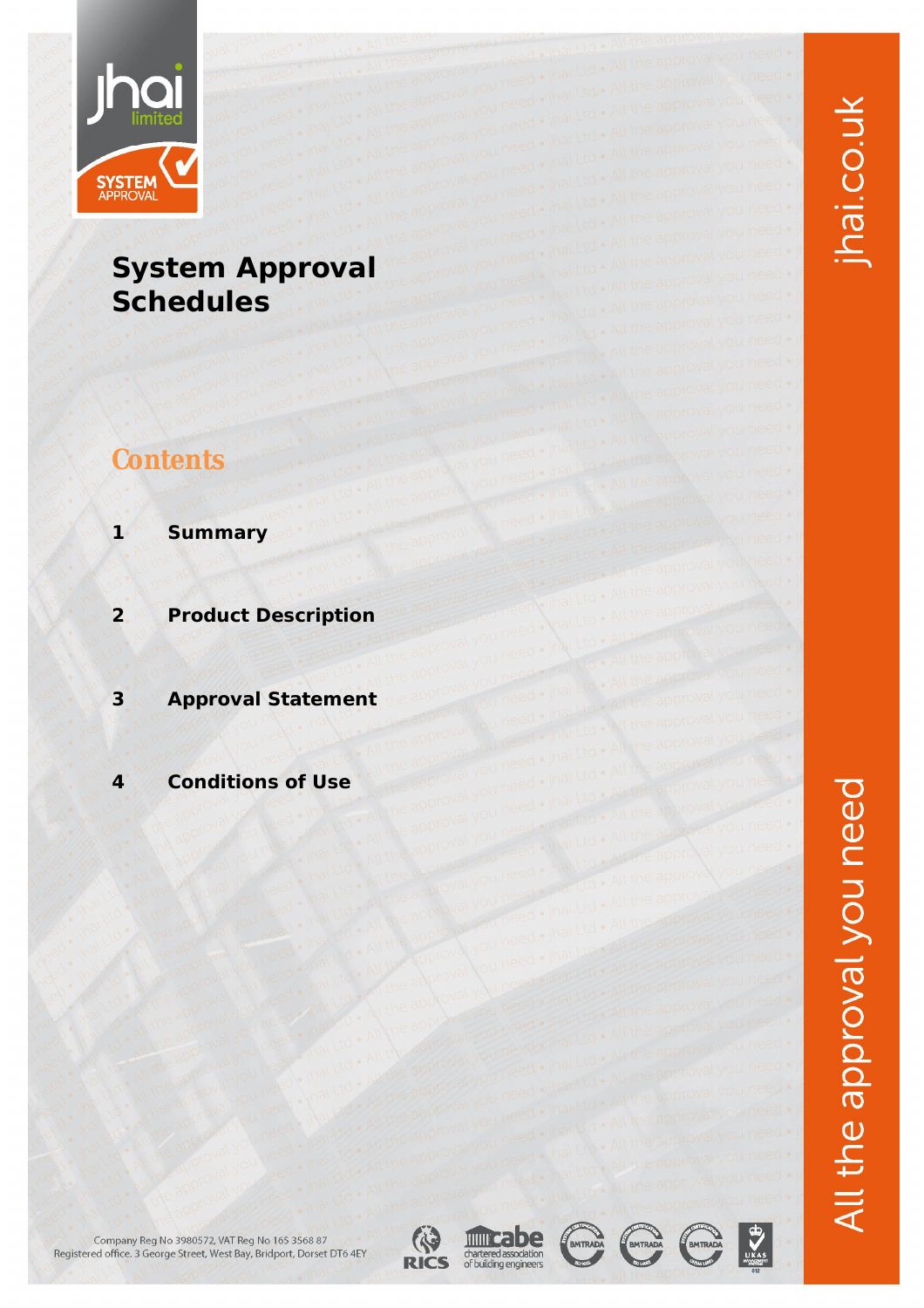

## **1. Summary**

- 1.1 "Icotherm Solid Roof" is a replacement tiled roof solution for existing conservatories. The system is based around removal of the existing conservatory roof and replacement with a structural roof frame with boarded ceiling finish, between and above rafter insulation, sheathing board, breather membrane and weatherproof tiled finish.
- 1.2 The purpose of this assessment is to determine that the system meets the standards defined within certain relevant functional requirements of the Building Regulations 2010 (as amended) and as detailed in the table below. Note that this assessment is in respect of the roof system only and does not consider whether the overall conservatory extension is exempt from, or compliant with, the provisions of the regulations.











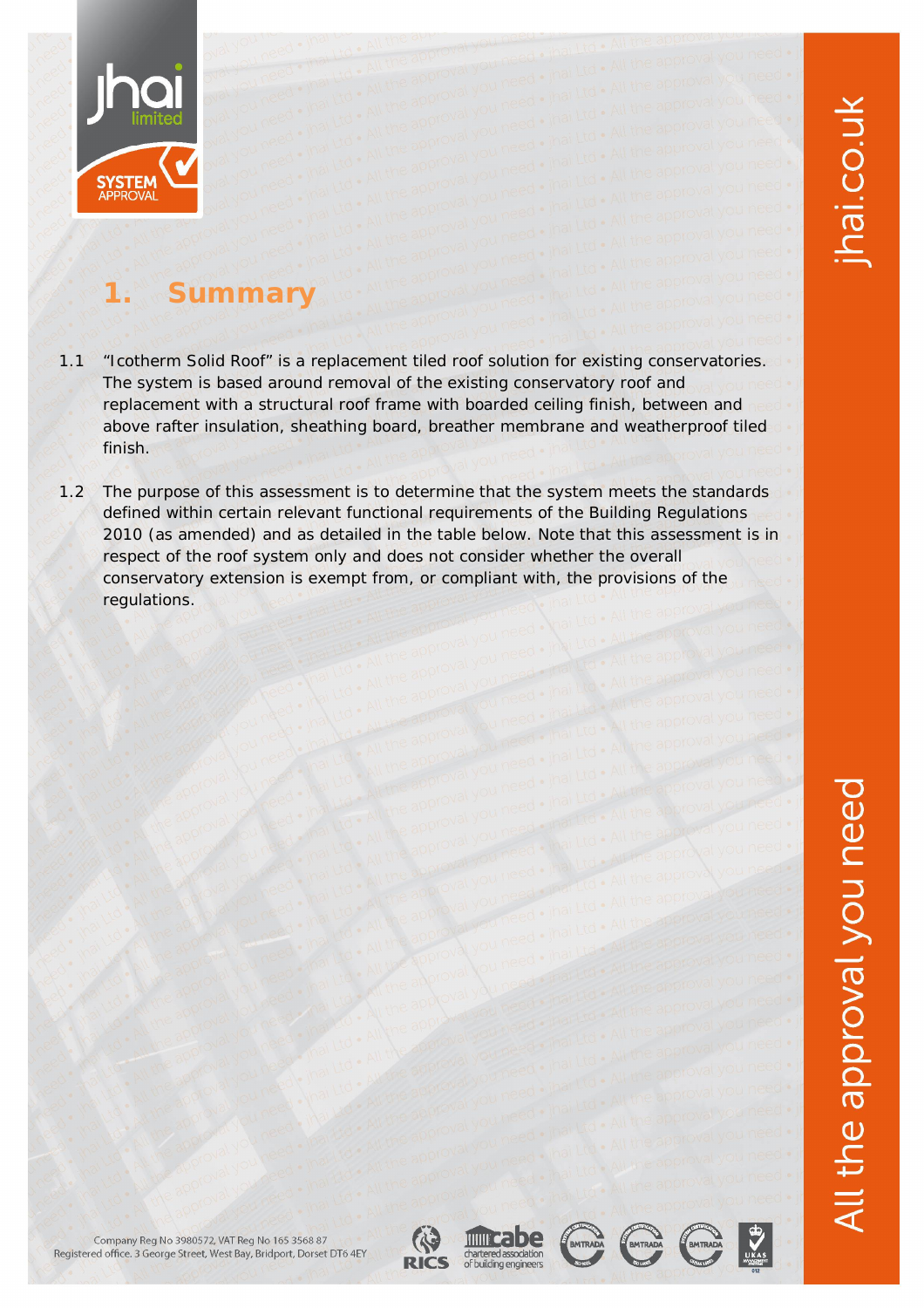

## **SYSTEM**

#### **1.3 Building Regulations 2010 Technical Requirements**

| <b>Requirement A1</b><br>Comment    | Loading<br>The system meets the<br>requirement to safely sustain<br>the relevant loads applied to<br>it. The installer must satisfy<br>themselves as to the<br>adequacy of the existing<br>conservatory structure                                                   |
|-------------------------------------|---------------------------------------------------------------------------------------------------------------------------------------------------------------------------------------------------------------------------------------------------------------------|
| <b>Requirement B4(2)</b><br>Comment | <b>External fire spread (Roof</b><br>only)<br>The system meets the<br>requirement to restrict the<br>spread of fire externally<br>across its surface                                                                                                                |
| <b>Requirement C2</b><br>Comment    | <b>Resistance to moisture</b><br>The system meets the<br>requirement to resist<br>precipitation, surface and<br>interstitial condensation<br>subject to the provision of a<br>suitable gradient to the roof<br>covering to facilitate<br>discharge of surface water |
| <b>Requirement L1</b><br>Comment    | <b>Conservation of fuel and</b><br>power<br>The system meets the<br>requirement to limit heat loss<br>through the roof construction.                                                                                                                                |





BMTRADA





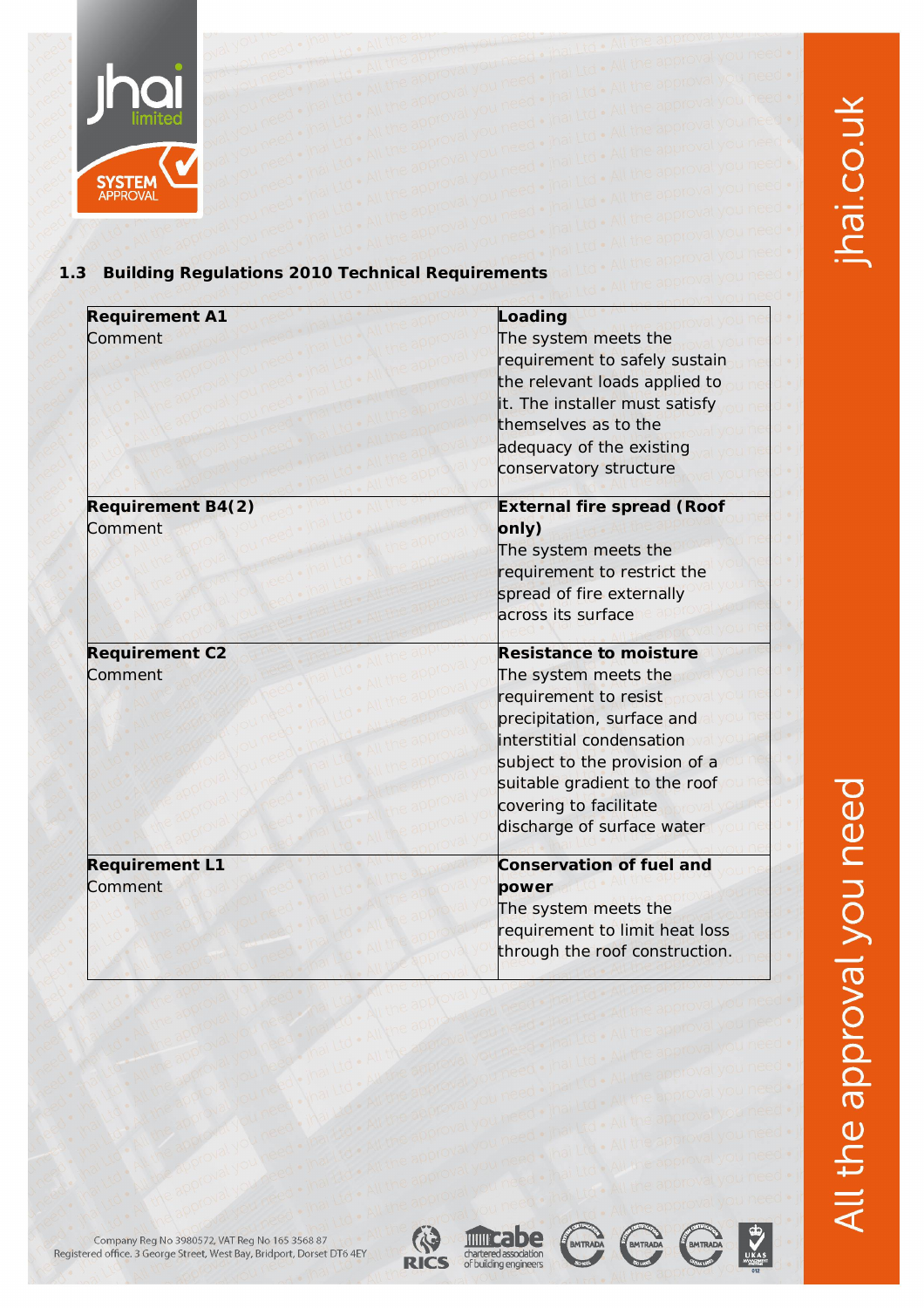

1.4 In support of the above and this process the manufacturers have provided the following document for assessment and review

**Structural Design calculations for Victorian/Edwardian/Double Edwardian and Lean to variations provided by Rhodes and Partners dated April/May and August 2016**

**U value and condensation risk analysis calculations using BuildDesk software by Icotherm August 2015**

**Tapco, Envirotile and Metro roof tile details Metrotile battened section details Installation manual issue 1.3 dated 21/06/2016 PLUSTHERM GREY EPS (155mm) U value calculation**

1.5 In addition a review of the manufacturing process at the manufacturing facility, and an on-site review of the installation process has been carried out by jhai ltd.









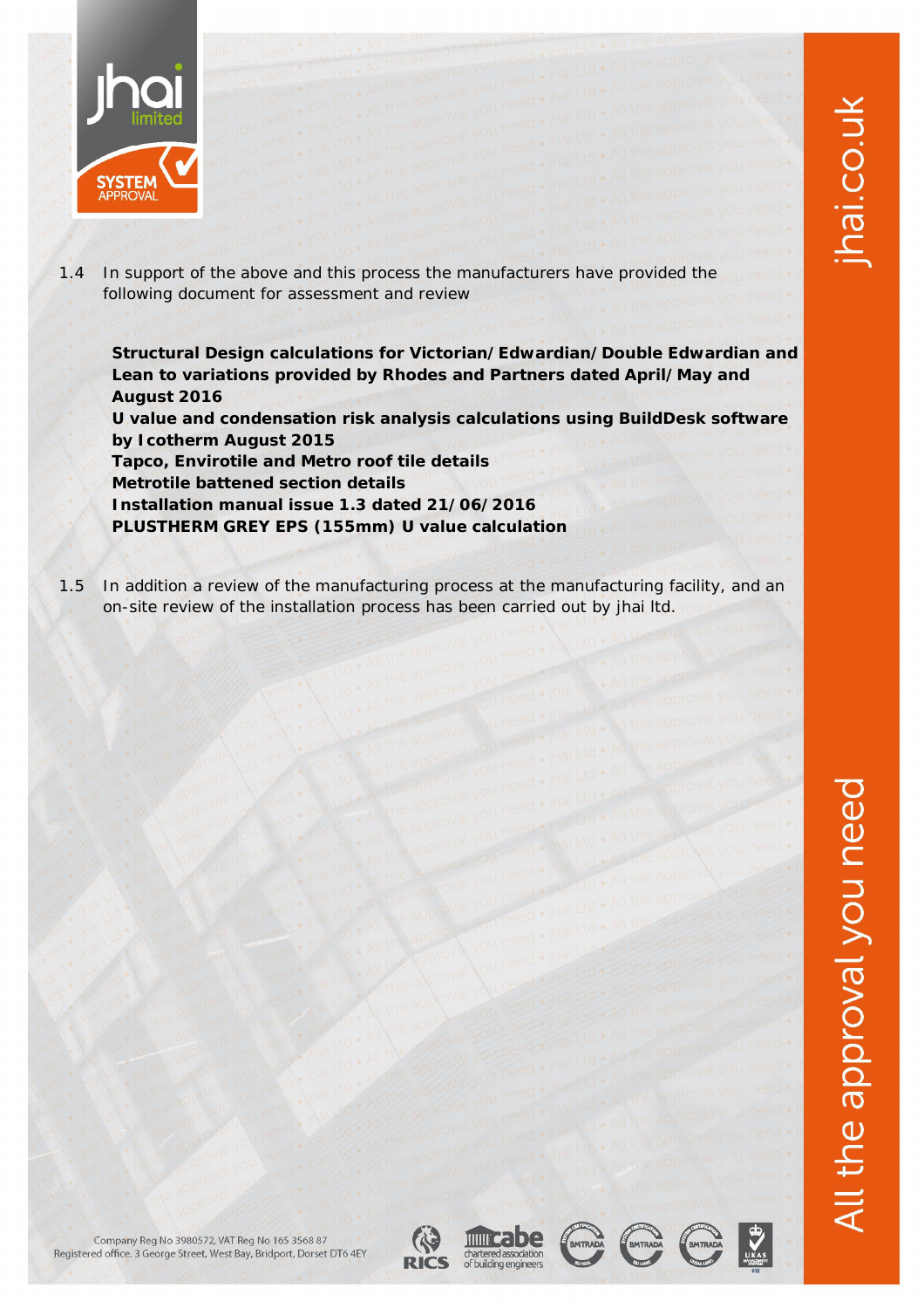

# hai.co.uk

## **2 Product Description**

- 2.1 The system is a tiled roof solution designed to replace an existing translucent conservatory roof off an existing domestic conservatory structure
- 2.2 Each project is individually designed by the manufacturer.
- 2.3 The system comprises of the following main components
	- "Tapco" "Envirotile" or "Metro-tile" roof covering system
	- Timber eaves beam, rafter, hip and ridge structural system with proprietary sheathing and insulation inserts
	- Insulation and plasterboard ceiling finish
- 2.4 The system has been designed to be used in conjunction with the existing conservatory wall structure support where this is deemed suitable following installers survey of the existing conservatory structure
- 2.5 Any pitch less than 15 degrees should be clearly indicated to jhai at the point of application
- 2.6 The system is designed to incorporate a roof lights subject to specific roof light manufacturers details being provided and approved













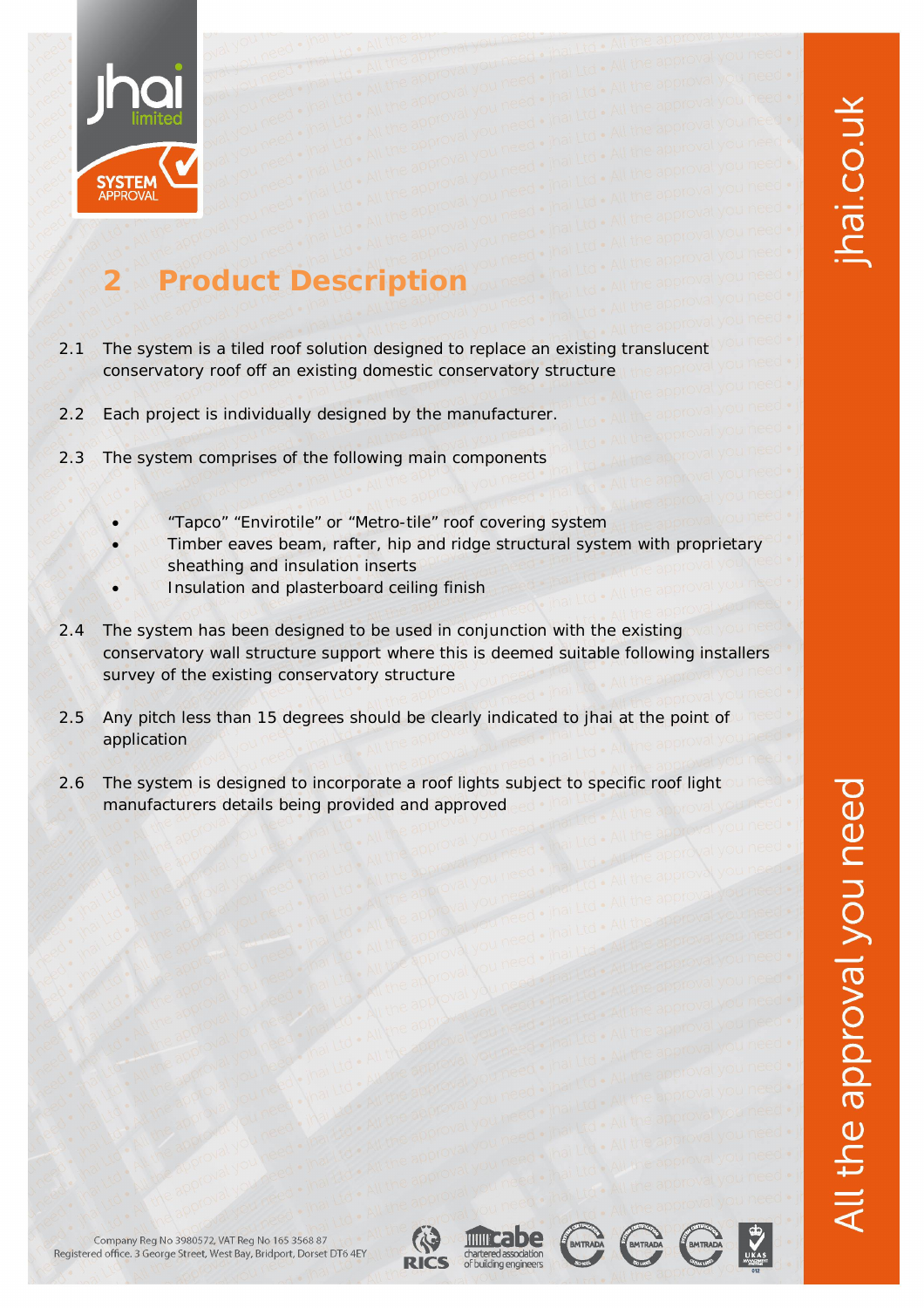

## **3 Approval Statement**

- 3.1 Upon review of the details submitted and having regard to the attainment of referenced technical standards **"Icotherm Solid Roof" conservatory roof replacement system is hereby approved for compliance** with the referenced functional requirements as cited in Schedule 1 of the Building Regulations 2010 for residential use (purpose groups 1 (a)(b)(c) in Table D1 of Approved Document B:2006) erected as a single storey extension constructed at ground level
- 3.2 When submitted in conjunction with a building regulation application to jhai ltd for approval by plan appraisal and site inspection this certification is approved for use by

#### **Iconservatories Ltd**

and any installers associated with and approved by Iconservatories Ltd for the use of this product

3.3 The technical standards referred to for the purpose of this assessment are as detailed in section 1.3 above.

#### 3.4 **IDENTIFICATION AND USE OF THE JHAI LOGOS**

Correct identification of approved Building Systems is desirable in order that purchasers and funding providers understand the status of products presented to them.

Recipients are encouraged to make use of the **jhai System Approval Logo** on marketing and technical documentation

the approval you need













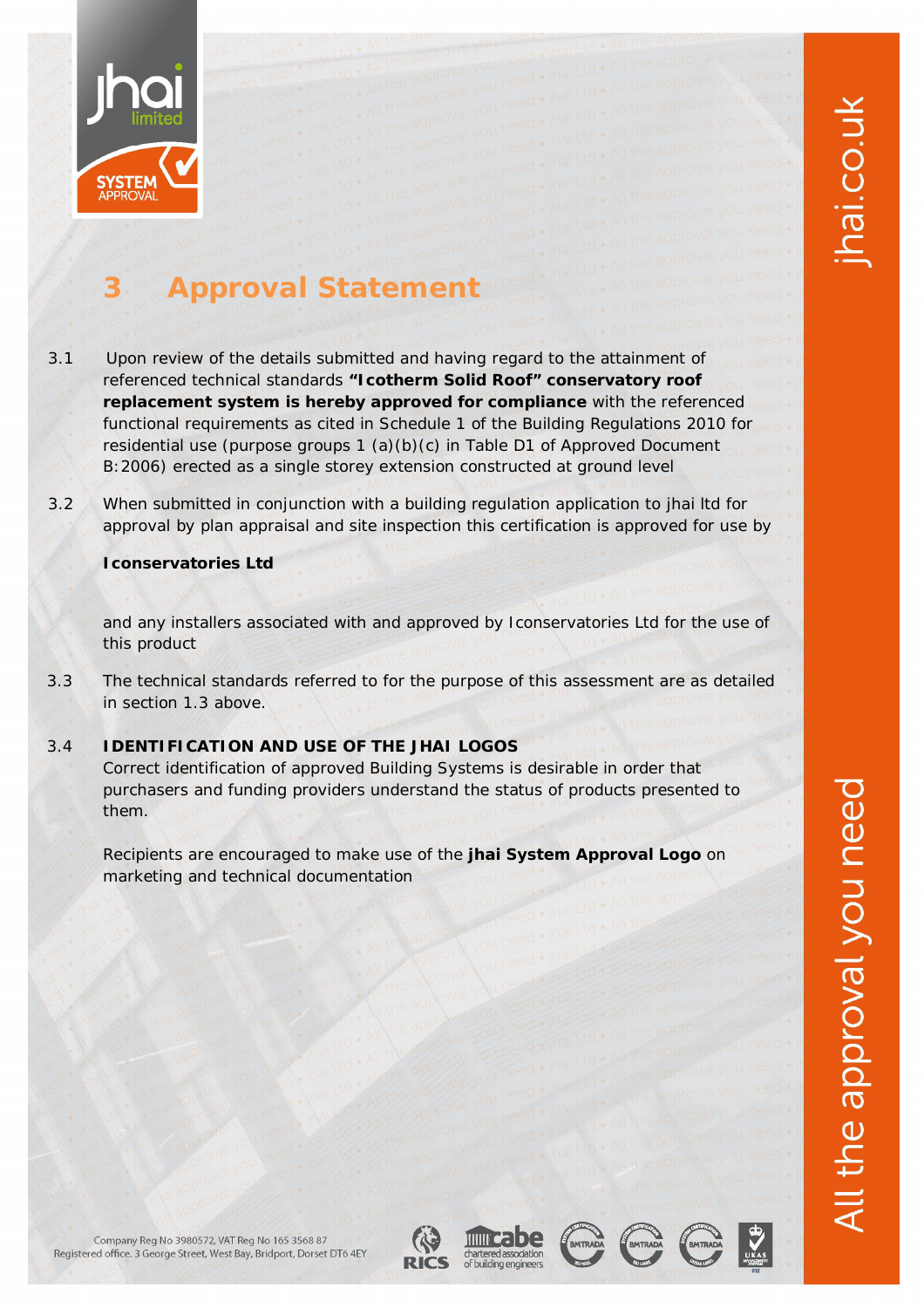

## **4 Conditions of Use**

- 4.1 The **"icotherm solid Roof"** system as assessed by this process is suitable for use in single or multi occupancy dwelling houses. The details and information contained within this approval may be suitable for buildings in other purpose groups where appropriate, and upon further consideration and assessment by jhai
- 4.2 Structural assessments of the existing conservatory structure including foundations, floor slab, wall, UPVC/Timber framing, and the relevant parts of the structure of the main dwelling shall be site and project specific and undertaken by the installer's surveyor. These should demonstrate that all the requirements of the relevant Building Regulations and Eurocodes have been met including at least the following:
	- The existing foundations, floor, wall and UPVC framing for the conservatory are all suitable for supporting the additional loads to be applied by the system
	- The external fabric structure of the main dwelling is suitable for any additional fixings that may be required to support the "solid roof" system

Where any additional support is required to the existing structure for the new roof system this must be clearly communicated to jhai ltd at the earliest opportunity.

- 4.3 These aspects shall be assessed for each use on site and any questions raised in respect of compliance with the building regulations shall be assessed by a suitably competent structural engineer experienced with the system
- 4.4 This system approval relates to the system as described in the above referenced technical specifications. It is subject to the same exclusions contained therein and all other components and working practices are subject to the requirements of the Building Regulations, manufacturers installation guides and associated standards
- 4.5 Under the provisions of Schedule 2 of the Building Regulations 2010 (as amended) a conservatory addition to an existing building would in certain circumstances be exempt from the normal limit of windows, roof windows and doors set at 25% of the floor area of an extension. These caveats include
	- That suitable thermal separation is provided between the conservatory and the main dwelling, and
	- The main dwelling heating system must not be extended into the conservatory









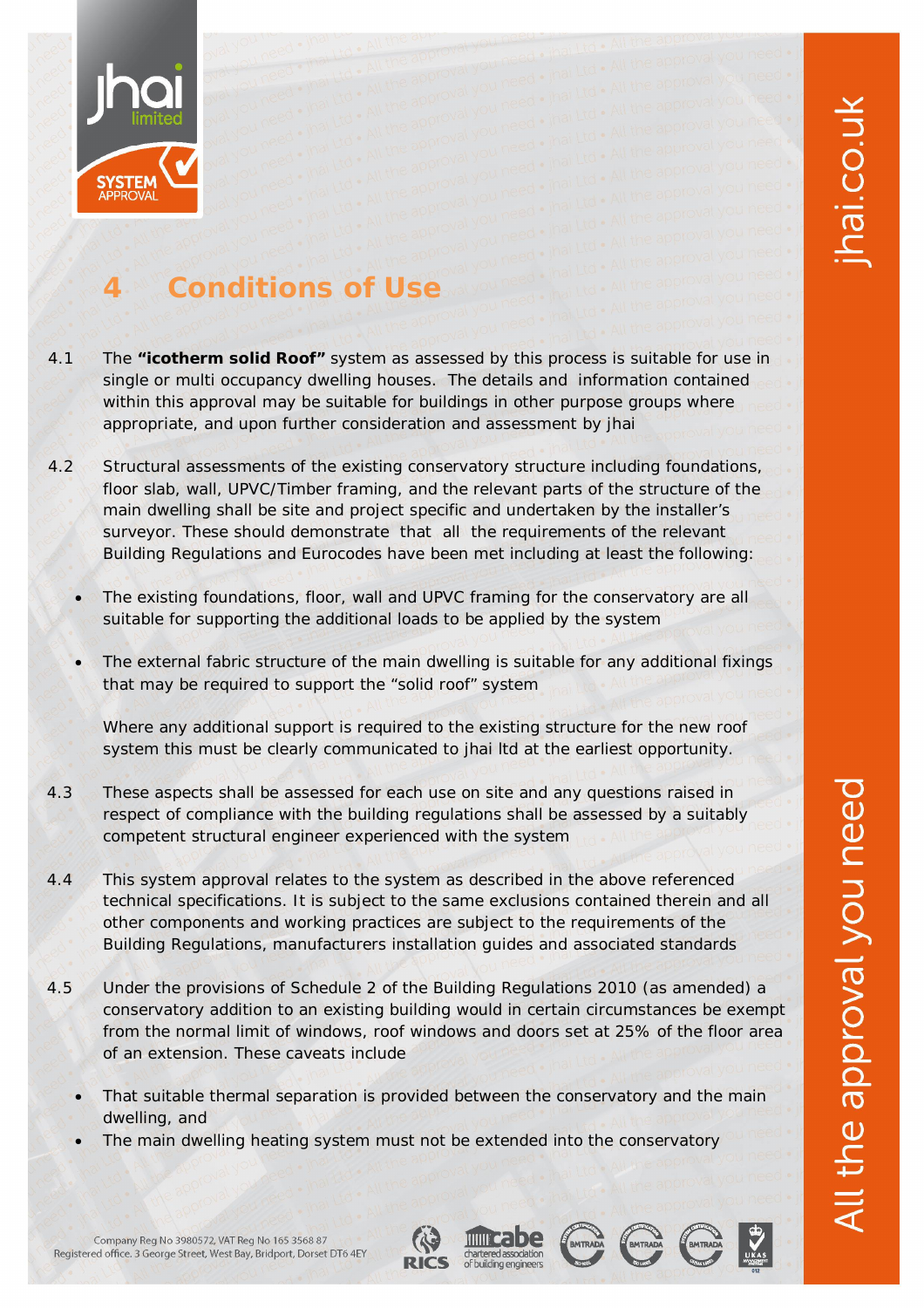

Where either of these caveats are to be varied as part of the work to replace the roof this must be communicated to jhai ltd at the earliest opportunity and may require the client to provide an appropriate thermal analysis calculation to demonstrate compliance. Where required a quote for this service can be obtained from jhai Enerji+ team, contact details can be provided on request or obtained from [www.jhai.co.uk](http://www.jhai.co.uk)

- 4.6 No cutting or alteration of the structural members on site are permitted without obtaining prior written approval from the manufacturer
- 4.7 The system is designed to be erected within a short period of time. Suitable provision should be made for the protection of the system components on site prior to the erection process commencing. Construction should be continuous and preferably scheduled during periods of sustained dry weather through to the provision of the permanent roof covering as soon as is reasonably possible.
- 4.8 Where an installer proposes to use this certificate as evidence of compliance each application will need to be appraised individually for compliance with the Building Regulations 2010 by jhai, based upon the guidance contained in the current Approved Documents. All installations should be notified to jhai ltd a minimum of 10 days before work commences on site with the following minimum information
	- Address of the property including postcode
	- Name of the client/homeowner
	- Name of the installer
	- Approximate age of existing conservatory and frame type
	- Existing conservatory roof type, ie glass/polycarbonate etc
	- Proposed date of commencement and completion of work on site
	- Proposed additional structural alterations to the existing conservatory
	- Proposed additional structural alterations to the existing main dwelling
	- Proposed alterations to the standard roof covering
- 4.9 Where an alternative roof covering is chosen by the client an assessment as to whether that cladding achieves a Class 0 (or European class B-s3, d2) surface spread of flame will be carried out on an individual basis. jhai should be notified at the earliest possible stage of any change to the roof cladding specification
- 4.10 The system approval is limited to single storey buildings and as such the fire resistance test standards of Part B of the Building Regulations and BS 476: Parts 20, 21 and 22 (as appropriate) will not be applicable.